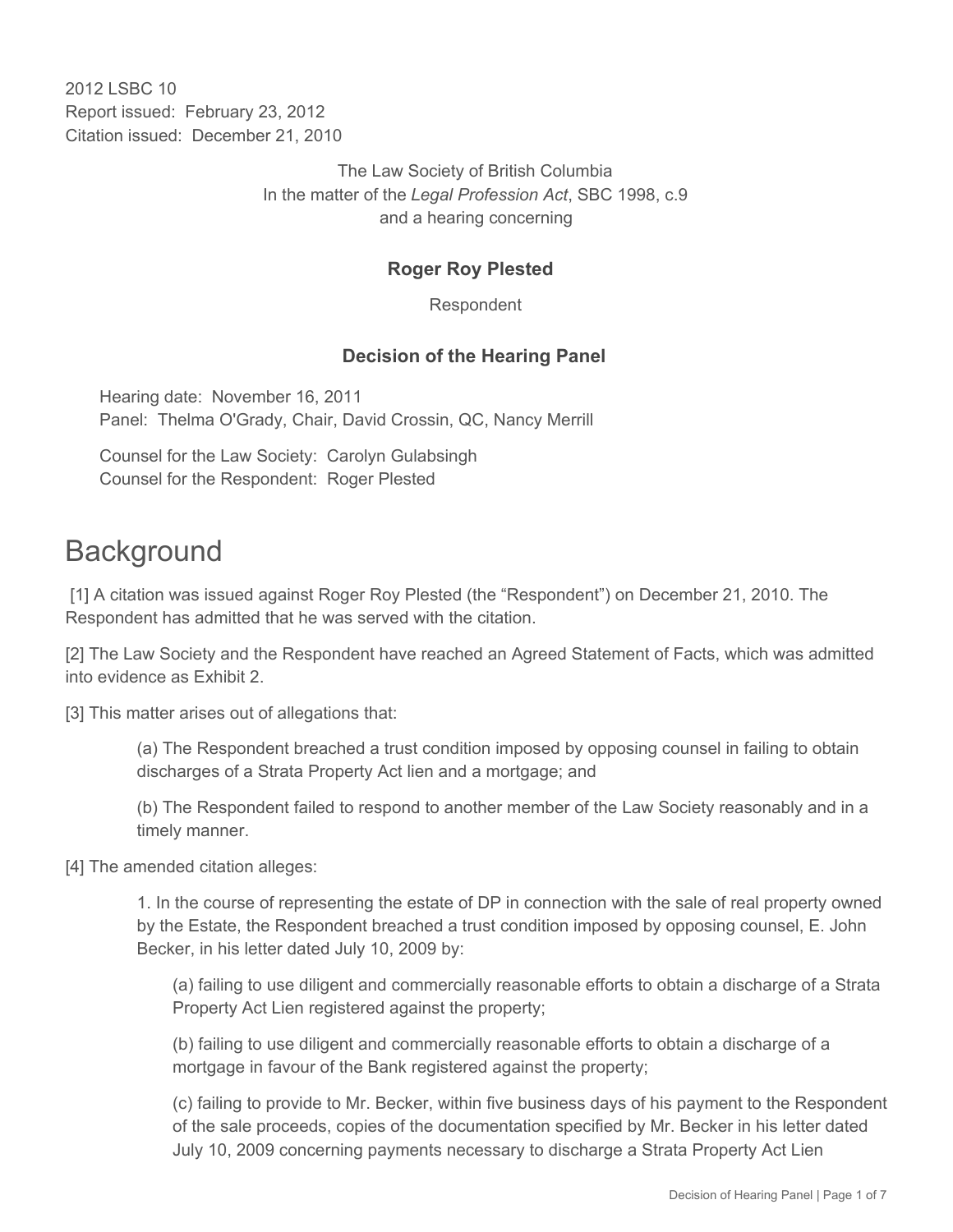registered against the property.

(d) failing to provide to Mr. Becker within five business days of his payment to you of the sale proceeds, copies of the documents specified in his letter dated July 10, 2009 concerning payments necessary to discharge a mortgage in favour of the Bank registered against the property.

2. In the course of representing the estate of DP in connection with the sale of real property owned by the Estate, the Respondent failed to respond reasonably promptly, or at all to communications from opposing counsel concerning the status of payments necessary to discharge a Strata Property Act Lien and Mortgage in favour of the Bank registered against the property, during the period September 2009 through November 2009.

The citation alleges that this conduct constitutes professional misconduct.

[5] The Respondent has admitted the evidence in the agreed Statement of Facts.

[6] The Respondent agrees that he did not provide Mr. Becker with the documents and information as requested and that such conduct constitutes professional misconduct.

#### **AGREED STATEMENT OF FACTS**

[7] An Agreed Statement of Facts was tendered as Exhibit 3. The essential facts are as follows:

1. Roger Roy Plested was admitted as a member of the Law Society of British Columbia on May 15, 1974. He is 64 years of age.

2. The Law Society was appointed as custodian of Mr. Plested's practice by order of the Supreme Court on July 9, 2010.

3. In or about 2009, Mr. Plested acted on behalf of the executor of the estate of DP (the "Seller") in the sale of real property (the "Property") in Kamloops, British Columbia. E. John Becker acted on behalf of the purchaser of the property.

4. The Property was subject to encumbrances including a mortgage and a Strata Property Act lien. (the "Lien").

5. On or about February 27, 2009 Mr. Plested sent Mr. Becker the executed documents required for completion of the sale of the Property along with a letter imposing certain undertakings upon Mr. Becker respecting those documents. He also gave an undertaking to Mr. Becker that upon receipt of sale proceeds he would provide clear title to the Property for the purchaser.

6. On May 21, 2009 Mr. Becker sent a fax to Mr. Plested advising him of the amount required to pay out the Lien and requested that Mr. Plested either pay out and discharge the Lien or authorize Mr. Becker to do so.

7. On June 3, 2009 Mr. Becker re-sent his fax dated May 21, 2009 to Mr. Plested with an additional notation stating that as there had been no response from Mr. Plested regarding the Lien, Mr. Becker would pay out and discharge the Lien and had amended the Vendor's Statement of Adjustments accordingly.

8. On June 23, 2009 Mr. Plested wrote to Mr. Becker advising he was making arrangements to discharge the Lien and clear the title to the Property. Mr. Plested also contacted the Property Management Company to confirm the amount needed to discharge the Lien.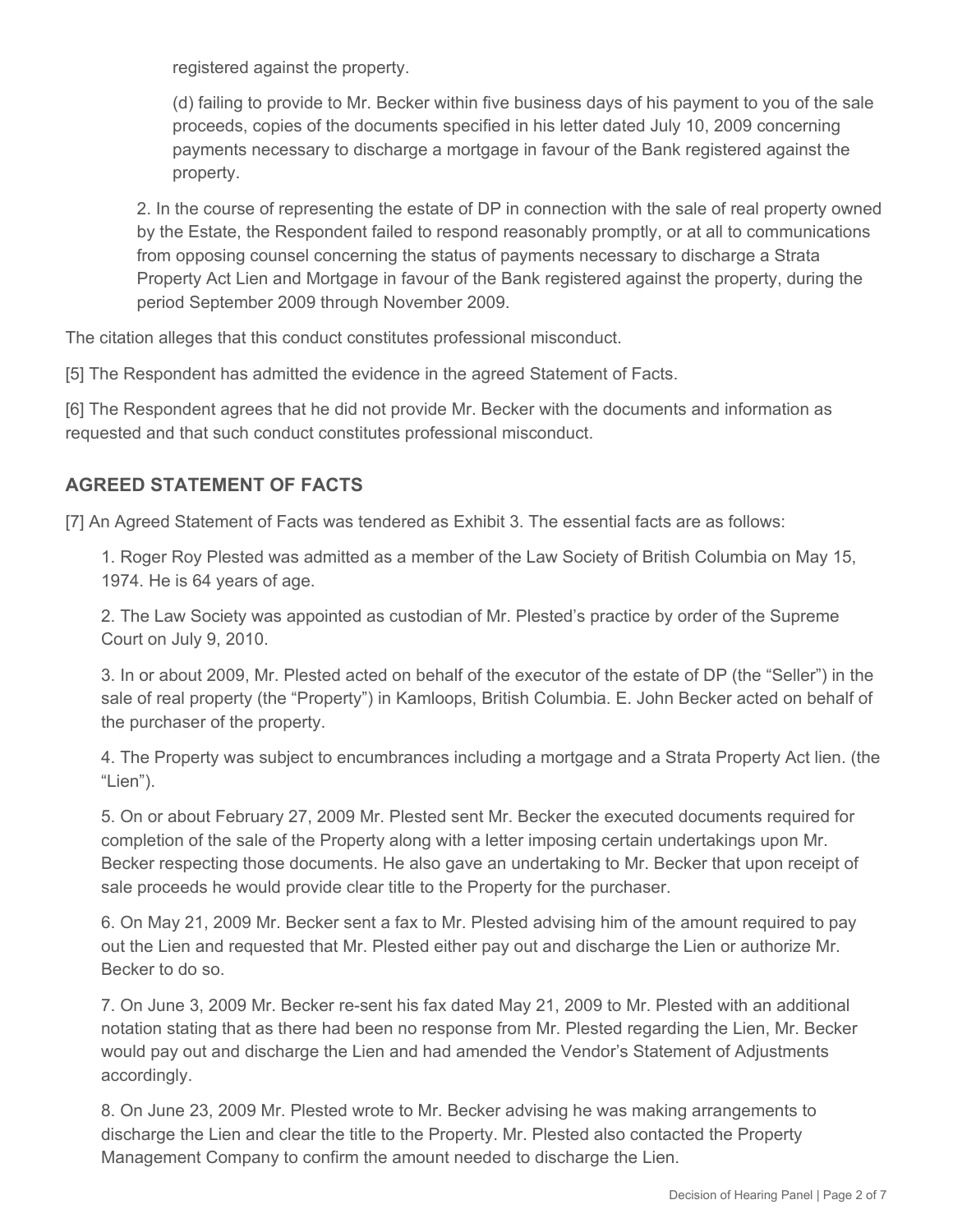9. On or about June 29, 2009 Mr. Becker sent a fax to Mr. Plested advising that he had not received undertakings from Mr. Plested to pay the outstanding property taxes, to pay out and discharge the mortgage and the Lien. Mr. Becker also confirmed that the Property Management Company had not received an undertaking from Mr. Plested to pay out the Lien, and the transaction could not proceed until both Mr. Becker and the Property Management Company had received the required undertakings.

10. The closing date for the transaction was set for July 10, 2009.

11. On July 8, 2009 Mr. Plested wrote to Mr. Becker to confirm and clarify the terms of his February 27, 2009 letter. He wrote:

Further to my letter dated February 27, 2009 wherein I undertook to clear title to the property upon receipt of the sale proceeds, I would confirm that this means: payment of all outstanding strata fees and removal of lien; payment of outstanding taxes to the City of Kamloops and arranging for the discharge of mortgage [mortgage number]. Within five clear business days from the receipt of the proceeds of sale I will forward to you the letters and payments to discharge those matters. Upon receipt of the discharge of mortgage I will forward to you the particulars of discharge and a copy of the instrument.

12. On July 10, 2009 (the closing date) Mr. Becker wrote to Mr. Plested imposing the following trust conditions on him:

(a) To pay to each of the Seller's existing chargeholders the amount required by its payout statement to pay out and legally obligate the lender to provide a discharge of the mortgage and the Lien.

(b) On its trust condition that the lender will provide the discharge within a reasonable period of time.

(c) To provide us within 5 business days of our payment of the sale proceeds to you, copies of the following:

i. our letter paying out the existing chargeholder with the payout monies;

ii. the chargeholder's payout statement;

iii. your cheque paying the payout monies to the chargeholder;

iv. evidence of delivery or receipt of the payout cheque at the chargeholder's place of business;

(d) Use diligent and commercially reasonable efforts to obtain the discharge in a timely manner.

(e) Upon your receipt of the discharge, you will promptly attend to the registration of the discharge in the appropriate registry and provide us with registration particulars in due course.

(f) To pay the balance of the sale proceeds to the Seller or as the Seller may direct.

In addition to any undertakings set out above, the proceeds of sale will be provided to you on your undertaking to attend to payment of the outstanding property taxes, including any penalties and accrued interest, and provide us with proof of payment in a timely manner.

13. The transfer of the Property occurred on July 10, 2009.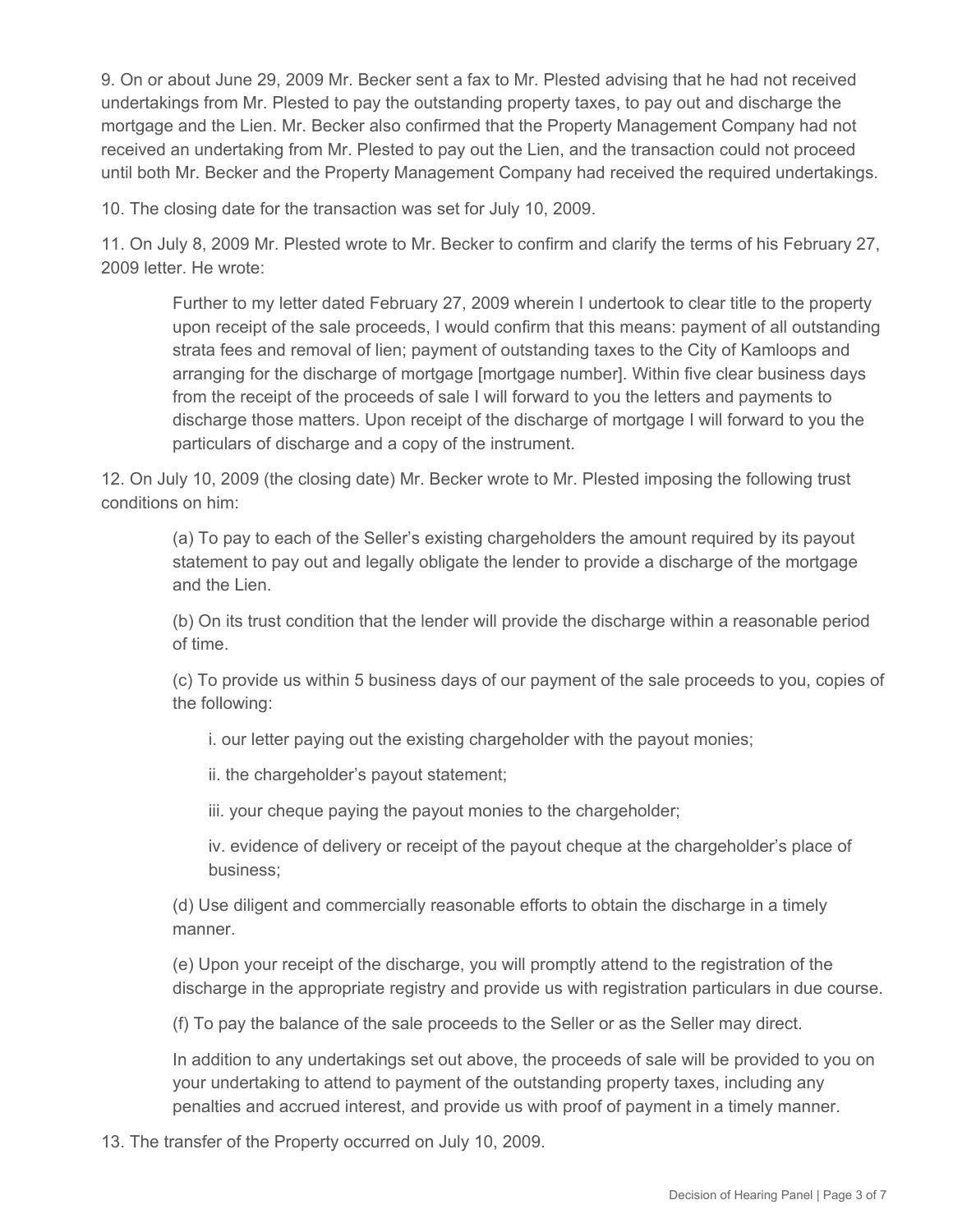14. On July 21, 2009, upon receiving notification that sale proceeds had been deposited into his trust account, Mr. Plested understood he had received the proceeds on his undertaking to:

(a) provide Mr. Becker, within five business days a copy of the payout statement for the mortgage and use diligent and commercially reasonable efforts to obtain the discharge of the mortgage in a timely manner;

(b) pay the existing chargeholder of the Lien the amount required by its written statement to pay out and legally obligate the chargeholder to provide a discharge of the Lien;

(c) provide to Mr. Becker, within five business days: a copy of his letter enclosing payment to the Property Management Company regarding the Lien; a copy of the Property Management Company's payout statement regarding the Lien; a copy of the cheque used to pay the Property Management Company; and evidence of delivery or receipt of the payout cheque at the Property Management Company's place of business; and

(d) use diligent and commercially reasonable efforts to obtain the discharge of the Lien in a timely manner.

Mr. Plested knew and understood that he was bound by these undertakings.

15. On July 22, 2009, Mr. Becker advised Mr. Plested by fax that the strata manager had not received any funds to pay out the Lien and consequently Mr. Becker had made arrangements to pay the outstanding amount and was seeking reimbursement from Mr. Plested. Mr. Becker received no response from Mr. Plested.

16. On July 23, 2009 Mr. Plested wrote a letter to the Property Management Company enclosing the funds to pay the Lien. He did not provide Mr. Becker with a copy of the covering letter.

17. On July 24, 2009 Mr. Plested contacted Mr. Becker's office and inquired if Mr. Becker had paid the Lien. He was advised that Mr. Becker's office had paid the Lien. Mr. Plested then stated that he had intended to pay the Lien that same day. Mr. Plested was then asked to pay the Lien so the Property Management Company could reimburse Mr. Becker for the payment already made.

18. Later on July 24, 2009 Mr. Plested delivered by hand the cheque for payment of the Lien and his letter dated July 23, 2009 to the Property Management Company. He then telephoned Mr. Becker's office to confirm he had hand-delivered the funds.

19. On September 25, 2009 Mr. Becker wrote to Mr. Plested to advise that the Lien and mortgage still appeared on title and asked when the "overdue discharge particulars" could be expected.

20. Having received no reply from Mr. Plested, Mr. Becker wrote to him again on October 30, 2009 noting that a title search still showed the Lien and mortgage remained on title and that Mr. Plested had still not provided confirmation that the mortgage had been discharged. Mr. Plested did not reply to this letter.

21. On November 9, 2009 Mr. Becker wrote to Mr. Plested advising his client was selling the Property, the closing date was November 20, 2009 and Mr. Plested's immediate attention to outstanding undertakings was required.

22. Mr. Plested did not reply to this letter.

23. Between November 20, 2009 and January 6, 2010 Mr. Plested attended to the outstanding undertakings including discharge of the Lien and the mortgage. He did not provide Mr. Becker with any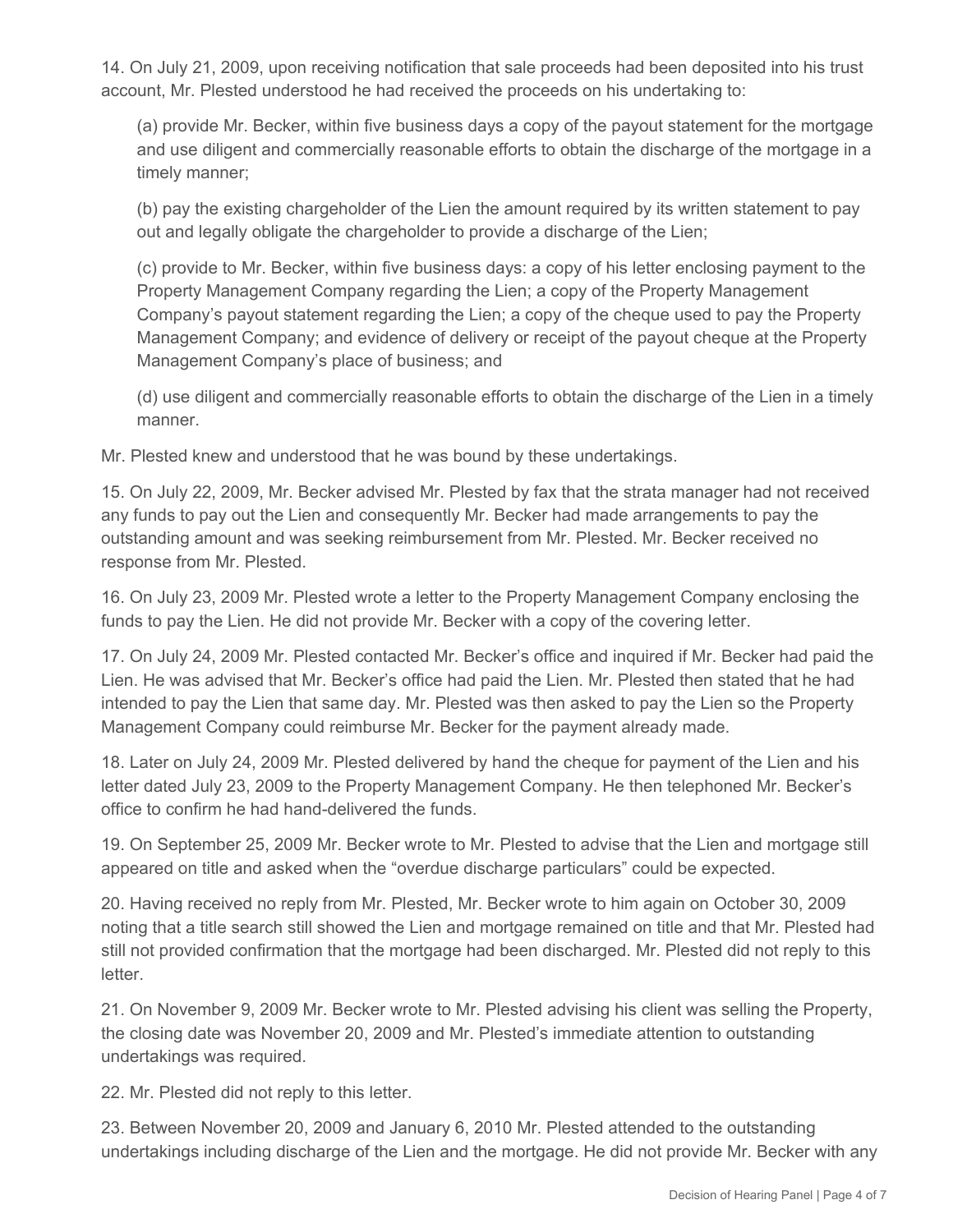evidence the mortgage had been paid out or discharged.

#### **ADMISSIONS**

[8] The Respondent admits that he breached the trust conditions imposed by Mr. Becker in failing to:

(a) use diligent and commercially reasonable efforts to obtain the discharge of the Lien;

(b) use diligent and commercially reasonable efforts to obtain the discharge of mortgage;

(c) provide Mr. Becker, within five business days of receipt of the sale proceeds, copies of the documents specified in his letter of July 10, 2009 regarding payment of the Lien and mortgage.

[9] The Respondent admits that this constitutes professional misconduct.

[10] The Respondent admits that he failed to respond reasonably promptly or at all to communications from Mr. Becker and admits this constitutes professional misconduct.

## **Determination**

[11] The Panel accepts The Respondent's admissions and determines that he has committed professional misconduct.

# Disciplinary Action

[12] The Law Society seeks a fine of \$5,000 and costs of \$2,500, both payable by April 12, 2012. The Respondent states that he is unable to pay anything at this time and requires a significant amount of time to pay any fine or costs.

[13] The Respondent states that he was diagnosed with a major depressive disorder in April, 2009. He is under the care of a psychiatrist who has prescribed ever-increasing doses of anti-depressant medication.

[14] The Respondent entered into evidence the decision of the Practice Standards Committee dated July 8, 2010. The Respondent had been referred to the Practice Standards Committee as part of penalty conditions ordered by a hearing panel on October 11, 2007. That hearing panel found that the Respondent repeatedly failed to respond to clients and the Law Society.

[15] The Practice Standards Committee received medical reports from the Respondent's psychiatrist. Over three practice reviews, the Committee found that the state of the Respondent's practice had worsened, as had his depressive disorder.

[16] Effective July 9, 2010 the Respondent is subject to an undertaking to the Law Society that he will not practise as a sole practitioner, that he will not operate a trust account and that he will provide a satisfactory cognitive function assessment by a psychologist approved by the Practice Standards Committee.

[17] The Respondent also entered into evidence the follow-up practice review report dated November 19, 2009. Currently, the Respondent is on an undertaking not to practise law until his psychiatrist certifies that he is capable of functioning adequately to meet basic competency levels.

[18] The Respondent advised the Panel that he has experienced substantial improvement in his condition in 2010 and 2011. He stated that he is doing things today he could not have done before. He went on to say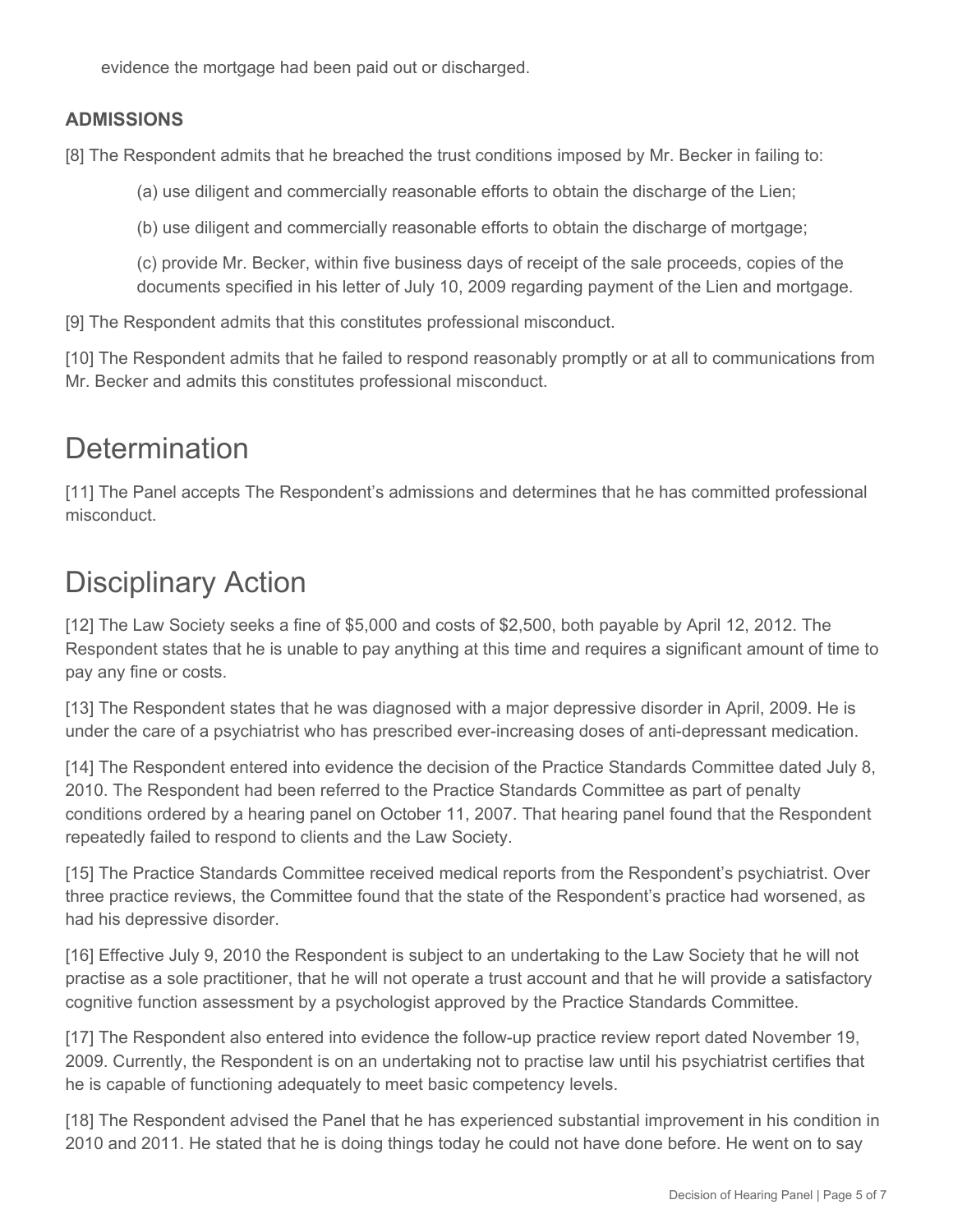that he should have stopped practising three years before this happened, and that "you do not know how bad you are until you recover."

[19] The Respondent attributes the onset of his illness to a number of factors, including an inability to say "no" and set boundaries, taking little or no time off, the loss of a long-time secretary due to medical reasons, the death of one of his best friends, ongoing problems with the downsizing of his office and associated renovation difficulties, absence of support staff in a real estate boom, the fact that his office expenses were greater than his income, and that he slept only two to three hours each night.

[20] The Respondent testified that he has not yet had the psychiatric assessment completed, as required by the Practice Standards Committee, for two reasons: he does not feel he is ready to return to the practice of law (although he is hopeful he can at some point), and he cannot afford the cost of approximately \$2,000 to complete the assessment.

[21] The Respondent stated that he has had no income for 2010 and 2011 and has no prospects of any income for at least another year. He resides with his wife and 16 year old daughter. His wife is 57 years old. She is a nurse and is the sole source of their household income.

[22] The Respondent stated that he will be required to pay the bill for the Law Society's custodianship of his law practice. He estimates this will be approximately \$30,000 to \$40,000.

[23] The Law Society did not provide any case law dealing with the issue of professional misconduct where an underlying mental disorder was present. Nevertheless, the Law Society takes the position that:

(a) the concept of general deterrence takes precedence over an underlying mental disorder;

(b) breaches of professional conduct cannot be tolerated regardless of their cause;

(c) these considerations override any impecuniosity on the part of the Respondent;

(d) any costs payable by the Respondent for the custodianship of his law practice have not yet crystallized and as such remain a potential liability only.

[24] The Panel finds that an historical and underlying mental disorder is a factor that should be given some weight in determining the appropriate disciplinary action in this matter.

[25] In determining whether costs should be awarded we have considered the factors set out in *Law Society of BC v. Racette*, 2006 LSBC 29 including:

- (a) the seriousness of the offence;
- (b) the financial circumstances of the respondent;
- (c) the total effect of the disciplinary action; and

(d) the extent to which the conduct of each of the parties has resulted in costs accumulating or conversely being saved.

[26] In making its decision on disciplinary action, we considered the seriousness of the offences, including the fact that giving and fulfilling undertakings are the cornerstone of the legal profession and that the breach of an undertaking is a very serious matter requiring both specific and general deterrence.

[27] We also considered the Respondent's ongoing medical condition, the fact that he gained no advantage by his conduct, his financial circumstances, his age, his limited professional prospects, and his admissions of facts and of professional misconduct, which abbreviated the hearing.